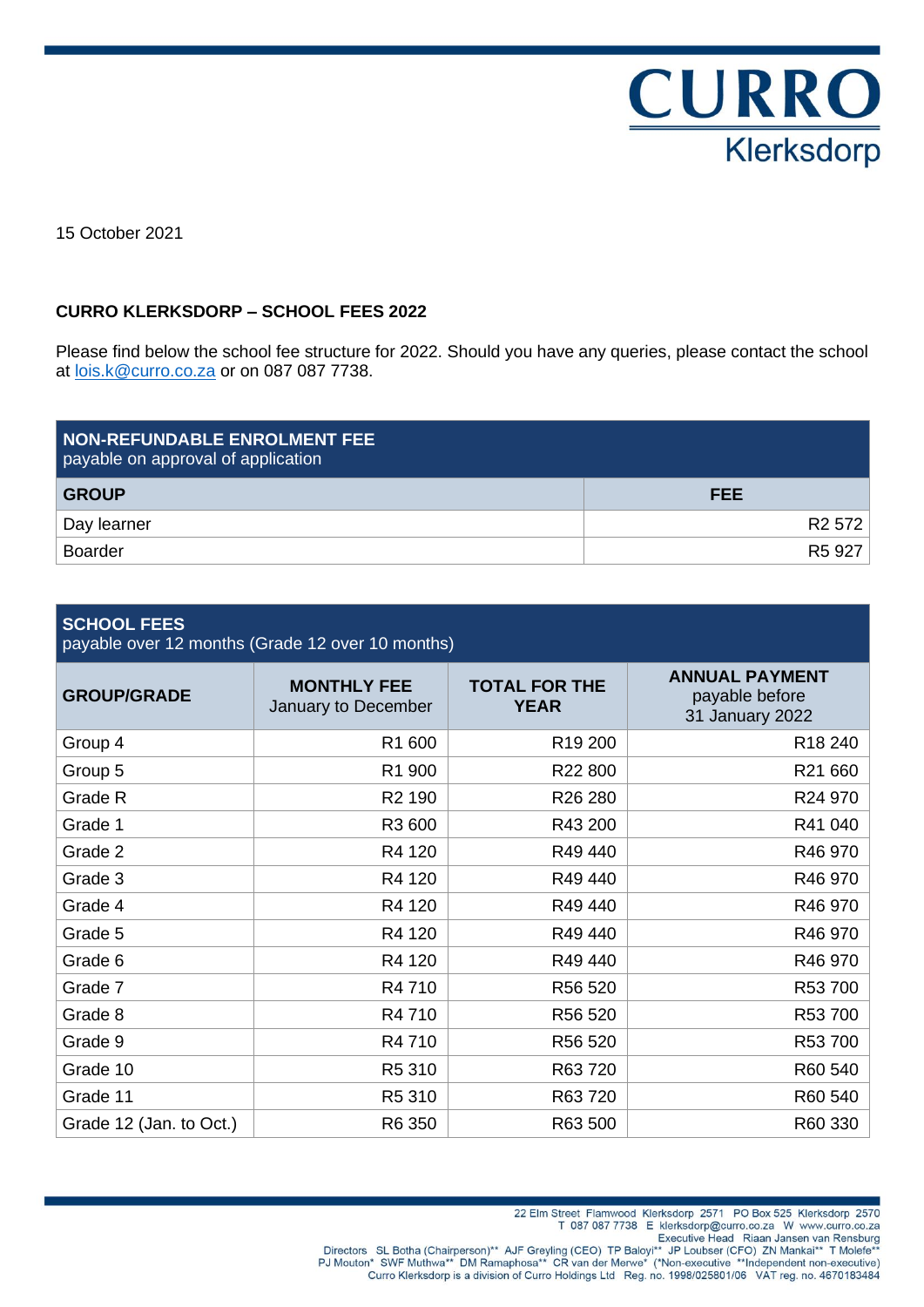# **CURRO**

| <b>BOARDING FEES</b>                    |                         |                           |  |
|-----------------------------------------|-------------------------|---------------------------|--|
| <b>SERVICE</b>                          | <b>MONTHLY FEE</b>      | <b>TOTAL FOR THE YEAR</b> |  |
| Boarding fees: Grade 5 to Grade 11      | R8 010                  | R <sub>96</sub> 120       |  |
| Boarding fees: Grade 12 (Jan. to Oct.)  | R9 620                  | R96 200                   |  |
| Boarder breakage fee: new boarders only | R550 once-off (January) | n/a                       |  |
| Boarder cutlery fee: new boarders only  | R300 once-off (January) | n/a                       |  |
|                                         |                         |                           |  |

# **OTHER FEES**

| <b>SERVICE</b>                                                                  | <b>MONTHLY FEE</b>       | <b>TOTAL FOR</b><br><b>THE YEAR</b> |
|---------------------------------------------------------------------------------|--------------------------|-------------------------------------|
| Grades 1 to 12: administration fee                                              | R300 once-off (February) | n/a                                 |
| <b>PRIMARY SCHOOL SECTION</b>                                                   |                          |                                     |
| Group 4 to Grade 7: aftercare (optional): afternoon<br>(no charge for boarders) | R810 (Jan. to Dec.)      | R9 720                              |
| Group 4 to Grade 7: aftercare: day visitor (per day)                            | R40 per day              | n/a                                 |
| Grade 1, 2, 3 Setswana books                                                    | R190 once-off (February) | n/a                                 |
| Grades 4 to 6: Arts and culture fee                                             | R210 once-off (February) | n/a                                 |
| Grades 4 and 6: Elevate Education                                               | R410 once-off (February) | n/a                                 |
| Grades 4 to 7: Snapplify literacy programme                                     | R240 once-off (February) | n/a                                 |
| Grade 7: Mathematics books                                                      | R170 once-off (February) | n/a                                 |
| Grade 7: IEB match test                                                         | R290 once-off (February) | n/a                                 |
| Grade 7: Technology fee                                                         | R170 once-off (February) | n/a                                 |

| <b>OTHER FEES</b>                                             |                                      |                                     |
|---------------------------------------------------------------|--------------------------------------|-------------------------------------|
| <b>SERVICE</b>                                                | <b>MONTHLY FEE</b>                   | <b>TOTAL FOR</b><br><b>THE YEAR</b> |
| <b>HIGH SCHOOL SECTION</b>                                    |                                      |                                     |
| Grade 8 and new high school learners – locker fee             | R650 once-off (February)             | n/a                                 |
| Grade 8: Technology fee                                       | R1 150 once-off (February)           | n/a                                 |
| Grades 8 and 10: Elevate Education                            | R530 once-off (February)             | n/a                                 |
| Grades 8 to 12: exam booklets                                 | R <sub>160</sub> once-off (February) | n/a                                 |
| Grades 8 to 12: Snapplify literacy programme                  | R240 once-off (February)             | n/a                                 |
| Grades 8 to 11: Life Orientation                              | R220 once-off (February)             | n/a                                 |
| Grade 9: Technology fee (new learners starting in<br>Grade 9) | R1 150 once-off (February)           | n/a                                 |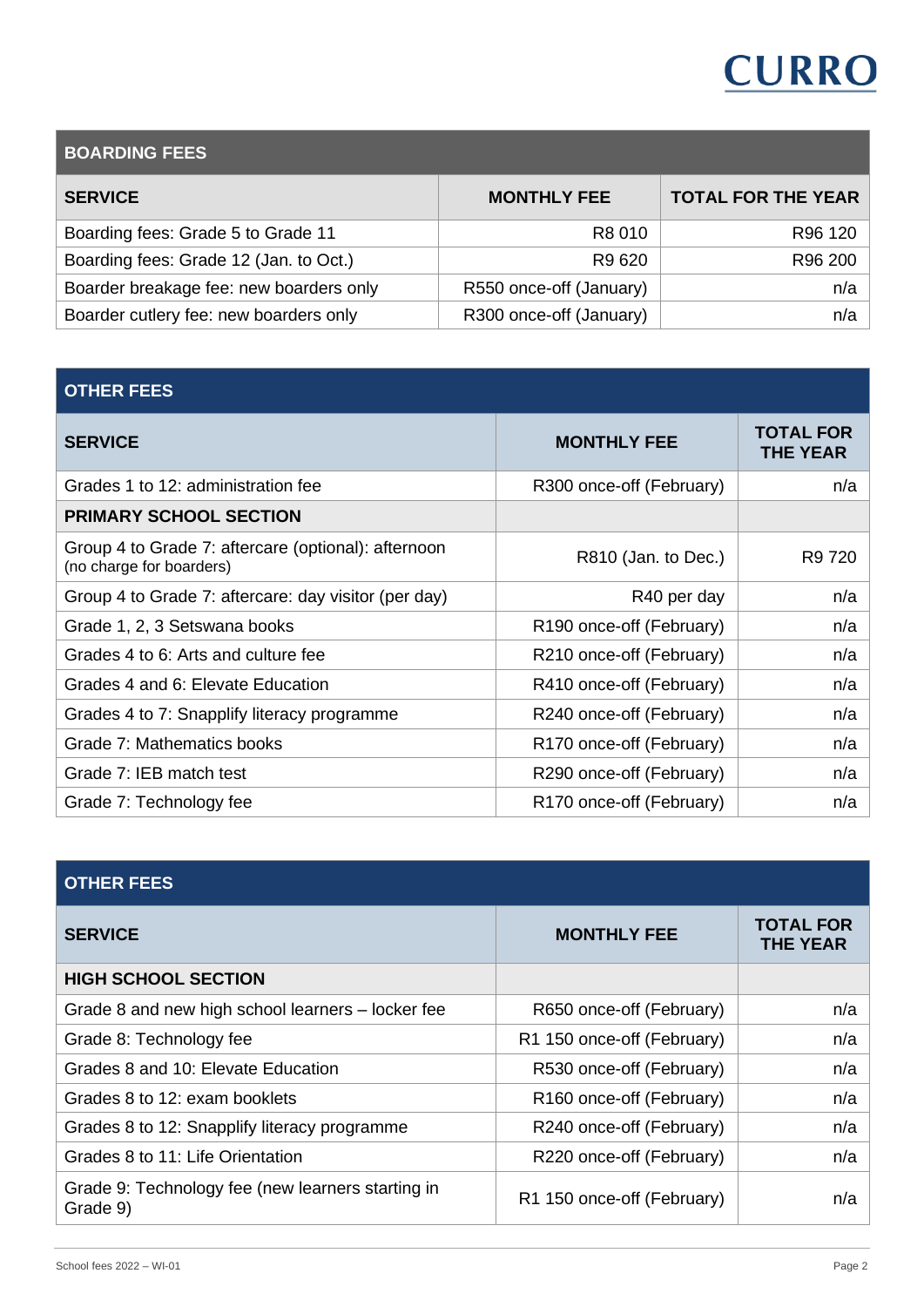# **CURRO**

### **OTHER FEES**

| <b>SERVICE</b>                                                                                                                                                                                     | <b>MONTHLY FEE</b>         | <b>TOTAL FOR</b><br><b>THE YEAR</b> |
|----------------------------------------------------------------------------------------------------------------------------------------------------------------------------------------------------|----------------------------|-------------------------------------|
| Grade 9: Technology fee                                                                                                                                                                            | R230 once-off (February)   | n/a                                 |
| Grade 9: aptitude test                                                                                                                                                                             | R840 once-off (February)   | n/a                                 |
| Grade 10: Visual Arts (optional subject)                                                                                                                                                           | R770 once-off (February)   | n/a                                 |
| Grade 11: Visual Arts (optional subject)                                                                                                                                                           | R450 once-off (February)   | n/a                                 |
| Grade 12: Visual Arts (optional subject)                                                                                                                                                           | R380 once-off (February)   | n/a                                 |
| Grades 10 to 12: Consumer Studies (optional subject)                                                                                                                                               | R4 300 once-off (February) | n/a                                 |
| Grade 12: IEB exam (payment over 10 months)                                                                                                                                                        | R770 (Jan. to Oct.)        | R7 700                              |
| Wider subject choice offering<br>Grades 8 to 12: Cost per subject<br>Costs are only applicable if taken as an additional 8th, 9th or<br>10th subject<br>(See more information under general below) | R800                       | R9 600                              |

Parents and guardians will not be charged a tablet fee. Technology provision, support and services will be included in the school fees. Parents and guardians will still need to purchase devices and textbooks in accordance with the schooling model.

| <b>PAYMENT METHODS 2022</b> |                                                                                                                                                             |  |
|-----------------------------|-------------------------------------------------------------------------------------------------------------------------------------------------------------|--|
| Method 1                    | Annual payment in advance, due by 31 January 2022. This includes all extras to qualify for<br>a 5% saving on tuition.                                       |  |
| Method 2                    | Debit-order payments, which can be scheduled monthly in advance x 12 months on or about<br>the 2nd, 16th or 26th of each month. Grade $12 -$ over 10 months |  |

# **YOUR FAMILY CODE IS REQUIRED AS THE REFERENCE FOR ALL PAYMENTS.**

Please note that **cash is not accepted as a form of payment for fees** at the school.

# **DEBIT-ORDER COMPLETION**

If you are not yet paying by debit order, we request that you do so as soon as possible since this substantially reduces the administrative burden to identify deposits into our bank account and allocate to the correct learner accounts. We rely on predictable monthly cash flows to manage our affairs.

Please complete a debit-order form and deliver it by hand to the school's finance department before 3 December 2021. The form is available from the school and on the Curro website at www.curro.co.za.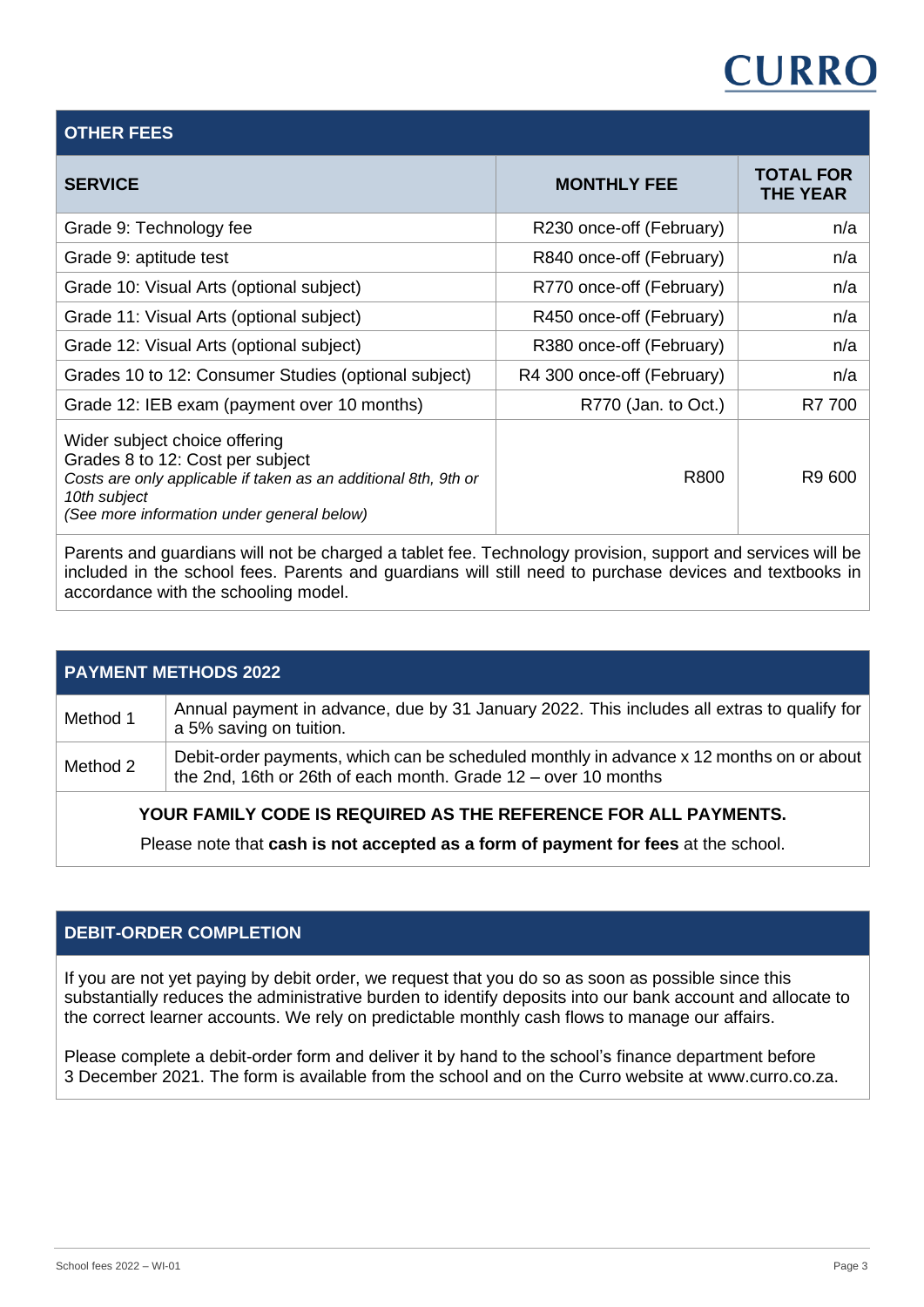# **CURRC**

| <b>BANK DETAILS</b>   |                                                |
|-----------------------|------------------------------------------------|
| Name of account       | Curro Holdings Ltd t/a Curro Klerksdorp        |
| <b>Bank</b>           | <b>Standard Bank</b>                           |
| <b>Account number</b> | 030652804                                      |
| <b>Branch code</b>    | 052638                                         |
| <b>Reference</b>      | Your family code as on your school fee account |

# **GENERAL**

### **1. School fees**

Please note that school fees for 2022 exclude the following:

- School uniforms
- Stationery (as may be required)
- Entrance fees, travel costs, accommodation and food for school excursions and sports trips, unless otherwise advised by the school
- School photos and magazine
- Therapists or psychologists fees
- High school: eighth subject or any thereafter
- Textbooks/E-books

### **2. Aftercare fees**

Aftercare fees for 2022 include the following:

- One small snack and juice per afternoon
- **Supervision**
- Limited homework support

Aftercare fees for 2022 exclude the following:

• Specialist subject and homework support

# **3. E-learning devices (tablets)**

E-learning devices (tablets) will be utilised by all learners from Grade 5 to Grade 12.

This will have the following impact on you:

- If your child is not in Grade 5 to Grade 12, you will have to purchase hard-copy textbooks.
- If your child is in Grade 5 to Grade 12, you will be responsible for purchasing an e-learning device (tablet) for your child to use. The school will provide you with details and the minimum specifications required for the device.
- Learners will have the choice between hard-copy textbooks or electronic books. However, should you choose to use hard-copy textbooks, your child will still require a tablet.
- You will be responsible for the insurance and general maintenance and care of the device.